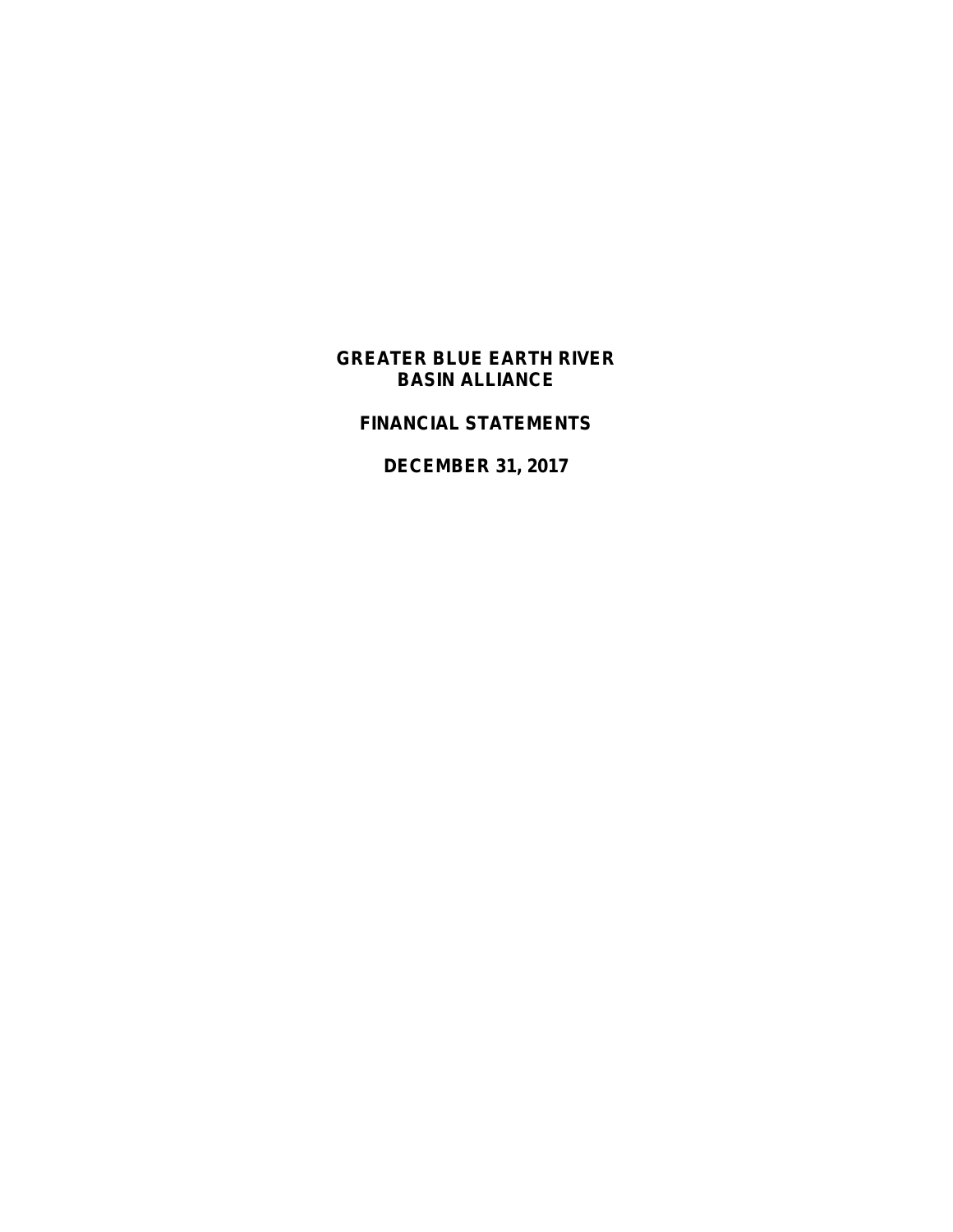## **GREATER BLUE EARTH RIVER BASIN ALLIANCE TABLE OF CONTENTS FOR THE YEAR ENDED DECEMBER 31, 2017**

| <b>FINANCIAL SECTION</b>                                                                                   | Page           |
|------------------------------------------------------------------------------------------------------------|----------------|
| Independent Auditor's Report                                                                               | 1              |
| Management's Discussion and Analysis                                                                       | 3              |
| <b>BASIC FINANCIAL STATEMENTS</b>                                                                          |                |
| Statement of Net Position and Governmental Fund Balance Sheet                                              | 6              |
| Statement of Activities and Governmental Fund Revenues,<br><b>Expenditures and Changes In Fund Balance</b> | $\overline{7}$ |
| Notes to the Financial Statements                                                                          | 8              |
| <b>REQUIRED SUPPLEMENTARY INFORMATION</b>                                                                  |                |
| Budgetary Comparison Statement, Budget and Actual,<br><b>General Fund</b>                                  | 13             |
| <b>ADDITIONAL REPORTS</b>                                                                                  |                |
| Minnesota Legal Compliance                                                                                 | 14             |
| <b>Report on Internal Control</b>                                                                          | 15             |
| Schedule of Findings and Responses                                                                         | 17             |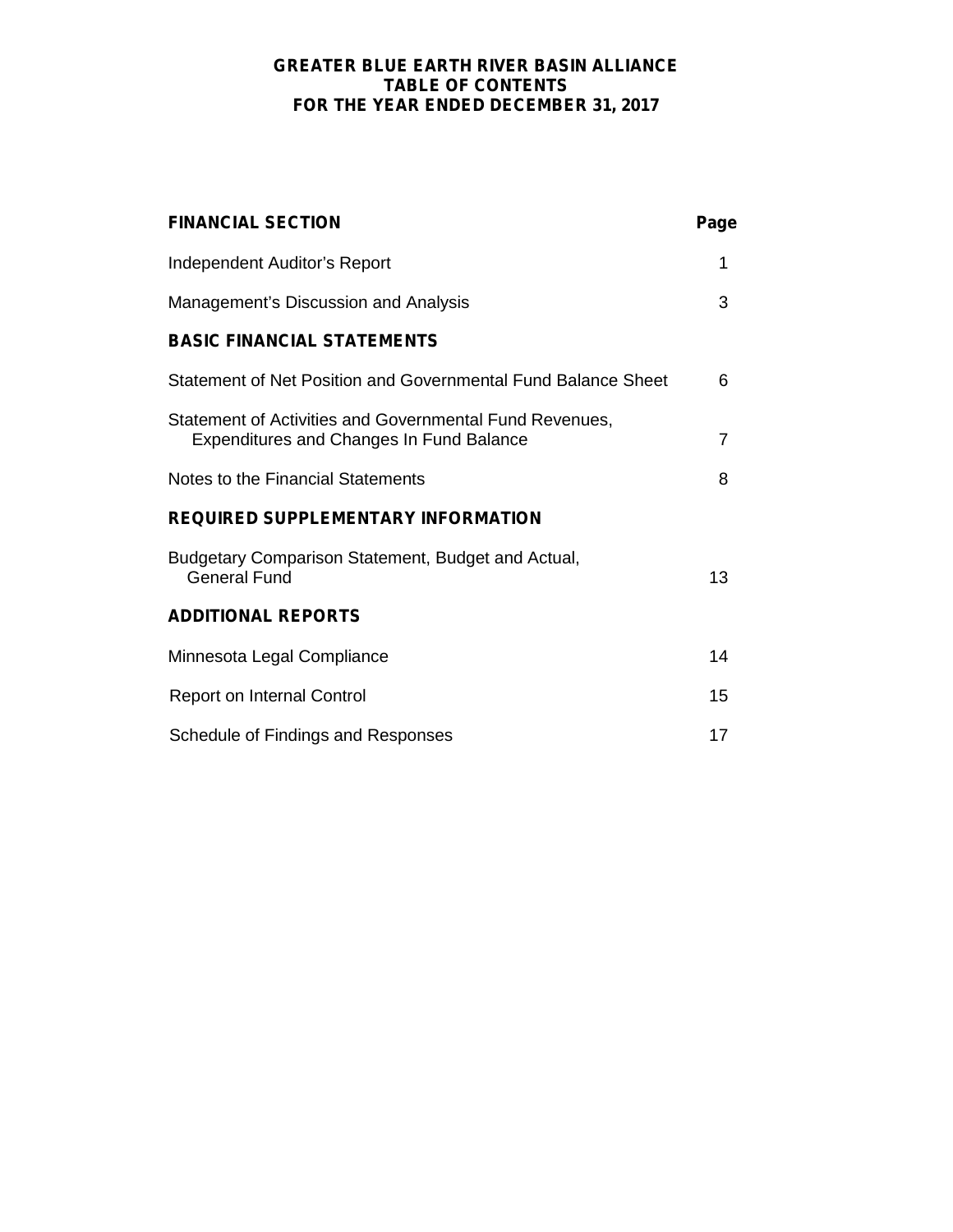**PETERSON COMPANY LTD.**

## **INDEPENDENT AUDITOR'S REPORT**

Board of Supervisors Greater Blue Earth River Basin Alliance Windom, Minnesota

## **Report on the Financial Statements**

We have audited the accompanying financial statements of the governmental activities and the general fund of Greater Blue Earth River Basin Alliance, Windom, Minnesota, as of and for the year ended December 31, 2017, and the related notes to the financial statements, which collectively comprise Greater Blue Earth River Basin Alliance's basic financial statements as listed in the table of contents.

## **Management's Responsibility for the Financial Statements**

Management is responsible for the preparation and fair presentation of these financial statements in accordance with accounting principles generally accepted in the United States of America; this includes the design, implementation, and maintenance of internal control relevant to the preparation and fair presentation of financial statements that are free from material misstatement, whether due to fraud or error.

## **Auditor's Responsibility**

Our responsibility is to express opinions on these financial statements based on our audit. We conducted our audit in accordance with auditing standards generally accepted in the United States of America and the standards applicable to financial audits contained in *Government Auditing Standards*, issued by the Comptroller General of the United States. Those standards require that we plan and perform the audit to obtain reasonable assurance about whether the financial statements are free from material misstatement.

An audit involves performing procedures to obtain audit evidence about the amounts and disclosures in the financial statements. The procedures selected depend on the auditor's judgment, including the assessment of the risks of material misstatement of the financial statements, whether due to fraud or error. In making those risk assessments, the auditor considers internal control relevant to the entity's preparation and fair presentation of the financial statements in order to design audit procedures that are appropriate in the circumstances, but not for the purpose of expressing an opinion on the effectiveness of the entity's internal control. Accordingly, we express no such opinion. An audit also includes evaluating the appropriateness of accounting policies used and the reasonableness of significant accounting estimates made by management, as well as evaluating the overall presentation of the financial statements.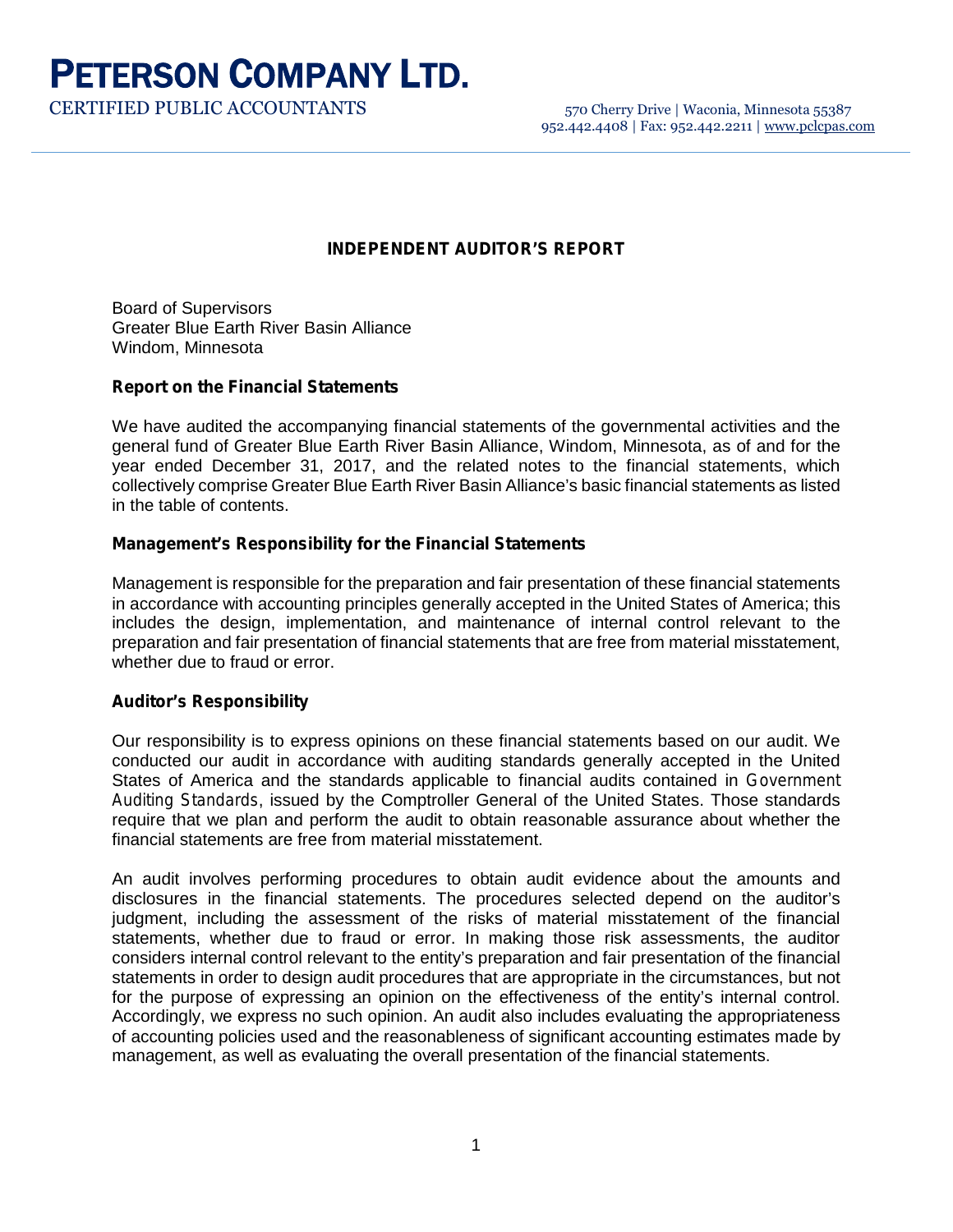We believe that the audit evidence we have obtained is sufficient and appropriate to provide a basis for our audit opinions.

## **Opinions**

In our opinion, the financial statements referred to above present fairly, in all material respects, the respective financial position of the governmental activities and the general fund of Greater Blue Earth River Basin Alliance as of December 31, 2017, and the respective changes in financial position for the general fund for the year then ended in accordance with accounting principles generally accepted in the United States of America.

#### **Other Matters**

#### *Required Supplementary Information*

Accounting principles generally accepted in the United States of America require that the management's discussion and analysis on pages 3–5, the budgetary comparison statement on page 13, be presented to supplement the basic financial statements. Such information, although not a part of the basic financial statements, is required by the Governmental Accounting Standards Board, who considers it to be an essential part of financial reporting for placing the basic financial statements in an appropriate operational, economic, or historical context. We have applied certain limited procedures to the required supplementary information in accordance with auditing standards generally accepted in the United States of America, which consisted of inquiries of management about the methods of preparing the information and comparing the information for consistency with management's responses to our inquiries, the basic financial statements, and other knowledge we obtained during our audit of the basic financial statements. We do not express an opinion or provide any assurance on the information because the limited procedures do not provide us with sufficient evidence to express an opinion or provide any assurance.

## **Other Reporting Required by** *Government Auditing Standards*

In accordance with *Government Auditing Standards*, we have also issued our report dated July 25, 2018, on our consideration of the Greater Blue Earth River Basin Alliance's internal control over financial reporting and on our tests of its compliance with certain provisions of laws, regulations, contracts, and grant agreements and other matters. The purpose of that report is to describe the scope of our testing of internal control over financial reporting and compliance and the results of that testing, and not to provide an opinion on internal control over financial reporting or on compliance. That report is an integral part of an audit performed in accordance with *Government Auditing Standards* in considering Greater Blue Earth River Basin Alliance's internal control over financial reporting and compliance.

Peterson Company Ltd

PETERSON COMPANY LTD Certified Public Accountants Waconia, Minnesota

July 25, 2018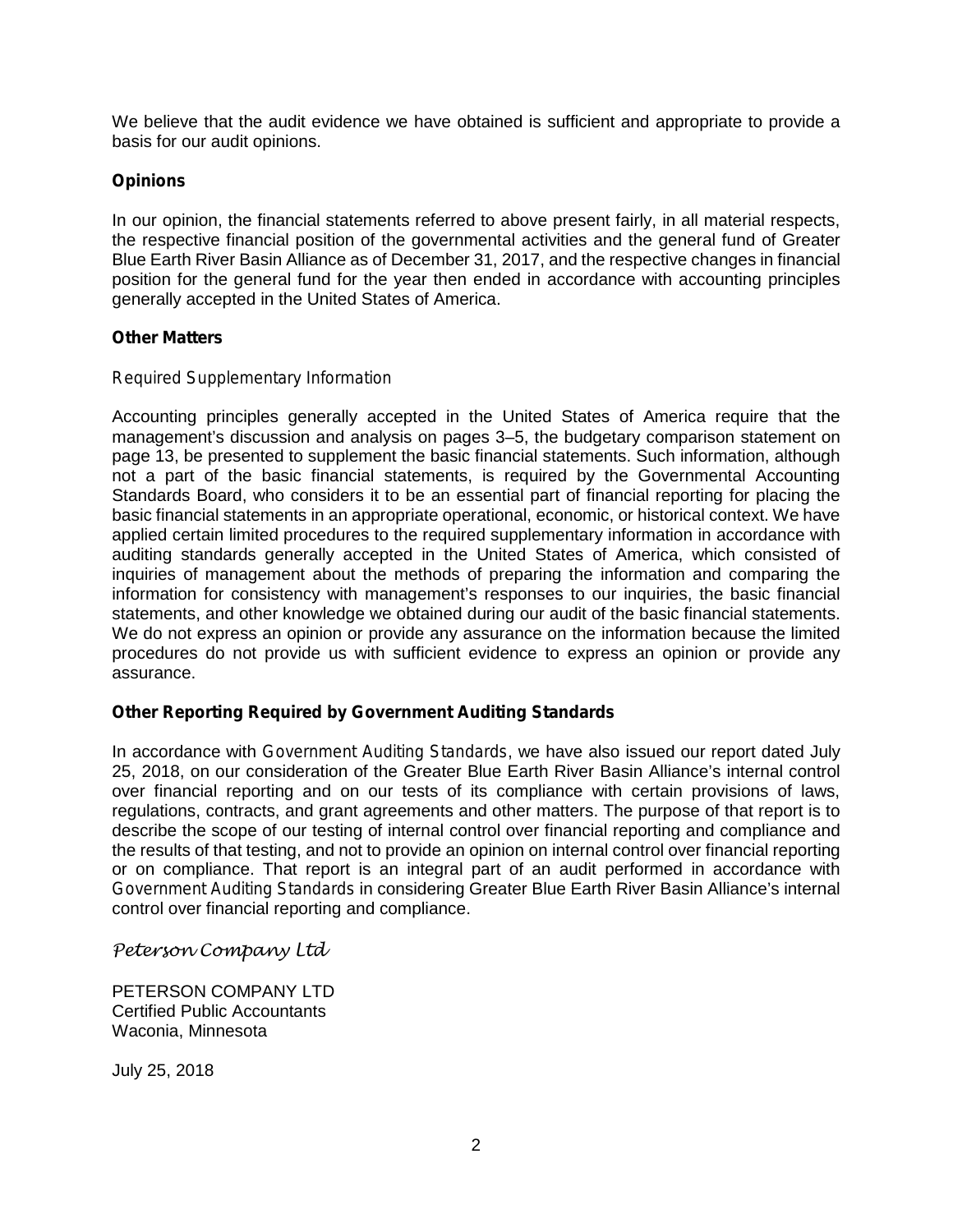## **MANAGEMENT'S DISCUSSION AND ANALYSIS GREATER BLUE EARTH RIVER BASIN ALLIANCE DECEMBER 31, 2017**

The Greater Blue Earth River Basin Alliance's discussion and analysis provides an overview of the JPB's financial activities for the fiscal year ended December 31, 2017. Since this information is designed to focus on the current year's activities, resulting changes, and currently known facts, it should be read in conjunction with the financial statements.

## **USING THIS ANNUAL REPORT**

This annual report consists of three parts: management's discussion and analysis (this section), the basic financial statements, and required supplementary information. The basic financial statements include a series of financial statements. The Statement of Net Position and the Statement of Activities provide information about the activities of the JPB as a whole and present a longer-term view of the JPB's finances. For governmental activities, financial statements tell how services were financed in the short term as well as what remains for future spending. Fund financial statements also report the JPB's operations in more detail than the government-wide statements by providing information about the JPB's general fund. Since JPB's are single purpose, special-purpose government units, the JPB combines the government-wide and fund financial statements into a single presentation.

## **The Statement of Net Position and the Statement of Activities**

One of the most important questions asked about the JPB's finances is, "Is the JPB as a whole better or worse off as a result of the year's activities?" The Statement of Net Position and the Statement of Activities report information about the JPB as a whole and about its activities in a way that helps answer this question. These statements include all assets and liabilities using the accrual basis of accounting, which is similar to the accounting used by most private-sector companies. All of the current year's revenues and expenses are taken into account regardless of when cash is received or paid.

These two statements report the JPB's net position and changes in them. You can think of the JPB's net position — the difference between assets plus deferred outflows of resources and liabilities plus deferred inflows of resources — as one way to measure the JPB's financial health, or financial position. Over time, increases or decreases in the JPB's net position are one indicator of whether its financial health is improving or deteriorating. You will need to consider other nonfinancial factors, however, such as changes in the state and local governmental funding, to assess the overall health of the JPB.

In the Statement of Net Position and the Statement of Activities, the JPB presents governmental activities. All of the JPB's basic services are reported here. Appropriations from the county and state finance most activities.

## **Reporting the JPB's General Fund**

Our analysis of the JPB's general fund is part of this report. The fund financial statements provide detailed information about the general fund—not the JPB as a whole. The JPB presents only a general fund, which is a governmental fund. All of the JPB's basic services are reported in the general fund, which focuses on how money flows into and out of the fund and the balances left at year-end that are available for spending. The fund is reported using an accounting method called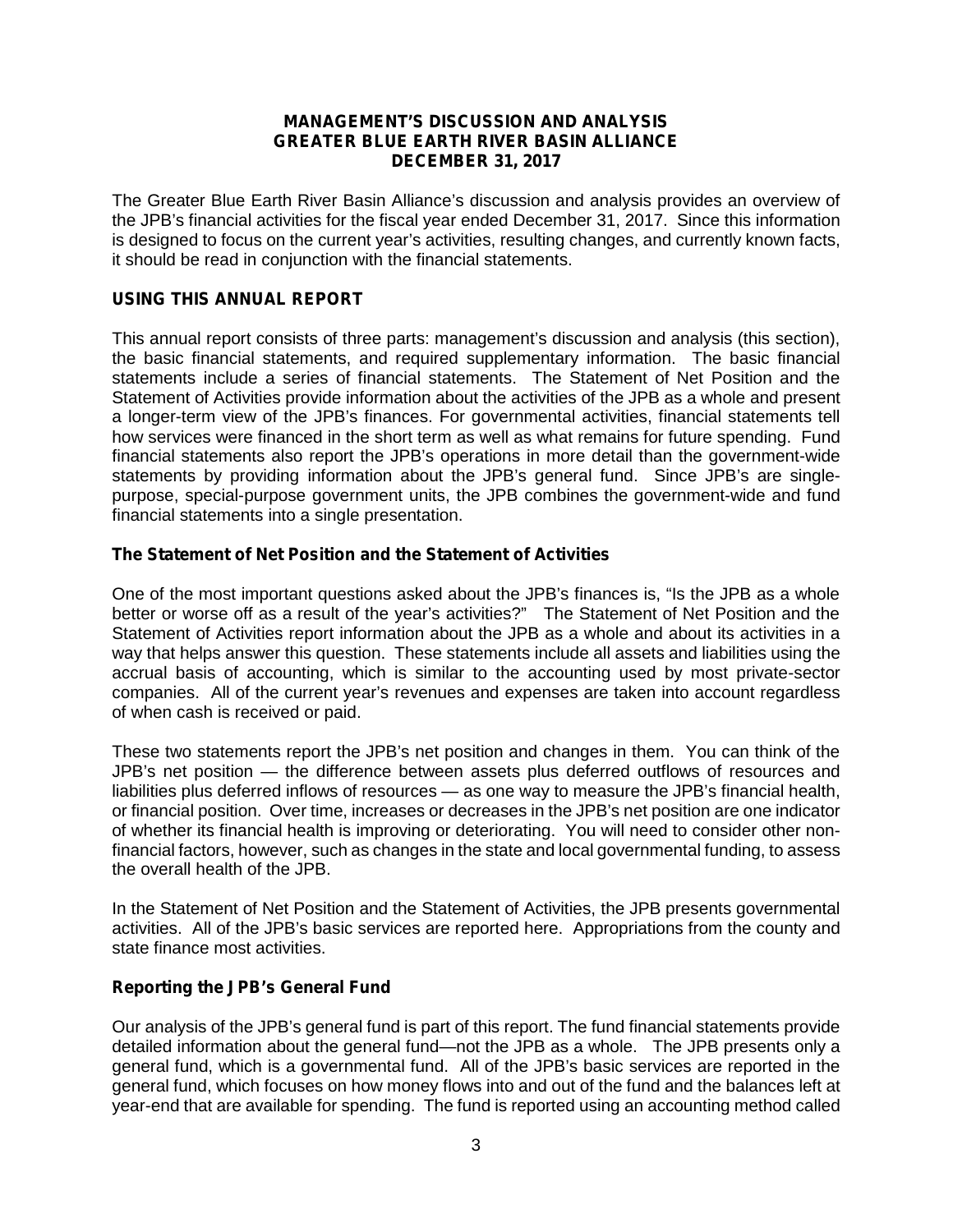modified accrual accounting. This method measures cash and all other financial assets that can be readily converted to cash. The general fund statements provide a detailed short-term view of the JPB's general government operations and the basic services it provides. Governmental fund information helps you determine whether there are more or fewer financial resources that can be spent in the near future to finance the JPB's programs. We describe the relationship (or differences) between governmental activities (reported in the Statement of Net Position and the Statement of Activities) and governmental funds in a reconciliation included with the financial statements.

## **THE JPB AS A WHOLE**

Our analysis focuses on the net position and change in net position of the JPB's governmental activities.

Net Position:

|                                                        |                    | <b>Governmental Activities</b> |  |  |
|--------------------------------------------------------|--------------------|--------------------------------|--|--|
|                                                        | 2017               | 2016                           |  |  |
| <b>Current Assets</b>                                  | 280,458            | 361,478                        |  |  |
| <b>Total Assets</b>                                    | 280,458            | 361,478                        |  |  |
| <b>Current Liabilities</b><br><b>Total Liabilities</b> | 255,953<br>255,953 | 337,104<br>\$337,104           |  |  |
|                                                        |                    |                                |  |  |
| Unrestricted                                           | 24,505             | 24,374                         |  |  |
| <b>Total Net Position</b>                              | 24,505             | 24,374                         |  |  |

Net position of the JPB's governmental activities increased by \$131. Unrestricted net position, the part of net position that can be used to finance day-to-day operations without constraints established by debt covenants, enabling legislation, or other legal requirements changed from \$24,374 at December 31, 2016 to \$24,505 at December 31, 2017.

Change in Net Position:

|                                     | <b>Governmental Activities</b> |         |    |         |  |  |
|-------------------------------------|--------------------------------|---------|----|---------|--|--|
| Revenues                            | 2017                           |         |    | 2016    |  |  |
| Intergovernmental                   | S                              | 782,120 | \$ | 806,622 |  |  |
| <b>Investment Earnings</b>          |                                | 238     |    | 314     |  |  |
| Miscellaneous                       |                                | 797     |    | 682     |  |  |
| <b>Total Revenues</b>               |                                | 783,155 |    | 807,618 |  |  |
| <b>Expenditures</b><br>Conservation |                                | 783,024 | S  | 788,865 |  |  |
| <b>Total Expenditures</b>           |                                | 783,024 |    | 788,865 |  |  |
| Increase in Net Position            |                                | 131     |    | 18,753  |  |  |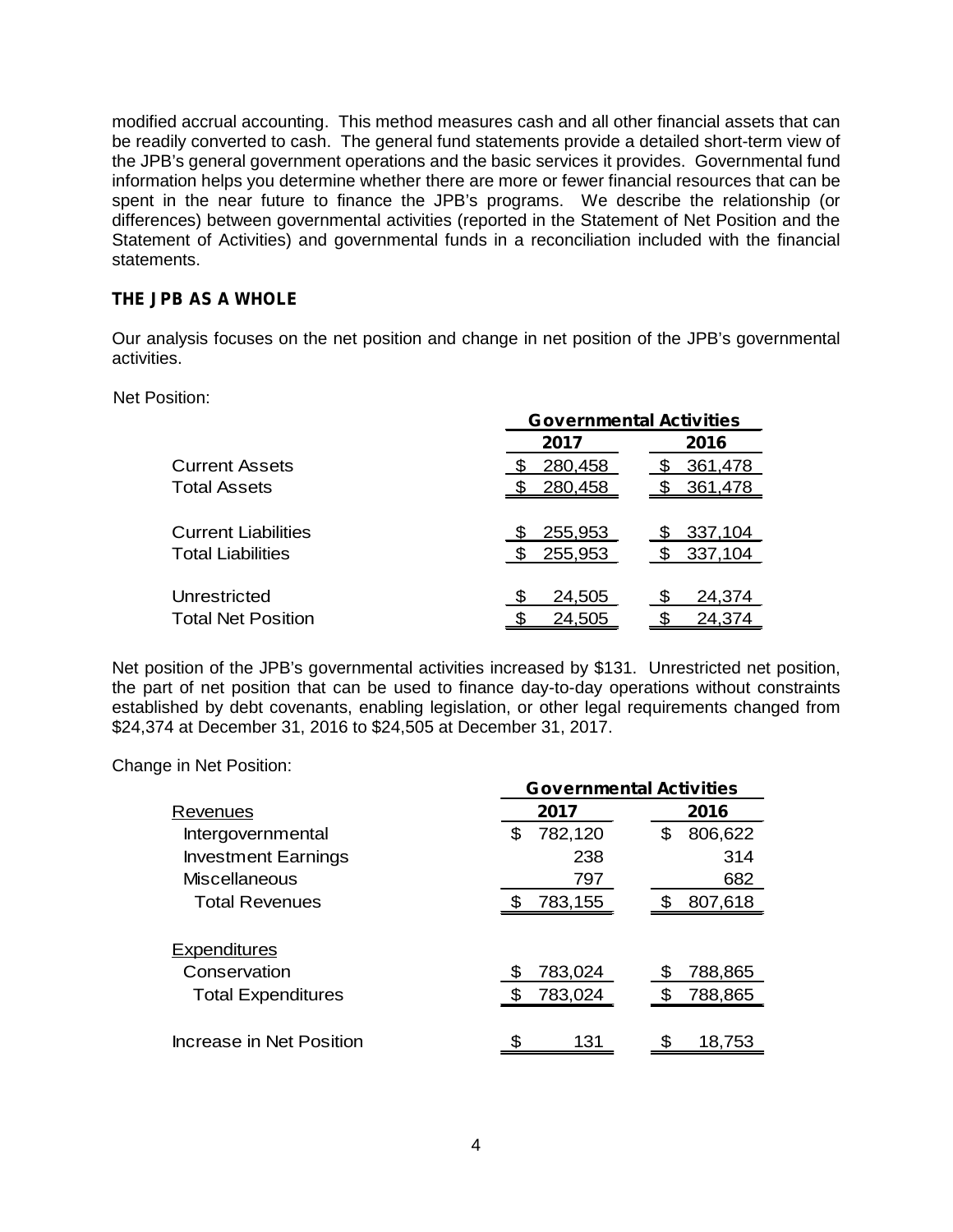The JPB's total revenues decreased by \$24,463. The total cost of programs and services decreased by \$5,841.

## **THE JPB'S GENERAL FUNDS**

As the JPB completed the year, its general fund as presented in the balance sheet reported a combined fund balance of \$24,505, which is above last year's total of \$24,374.

## **General Fund Budgetary Highlights**

The actual charges to appropriations (expenditures) were \$399,881 below the final budgeted amounts. The most significant negative variance of \$665,895 occurred in State Revenue. The most significant positive variance of \$390,180 occurred in State Project Expenditures.

## **CONTACTING THE JPB'S FINANCIAL MANAGEMENT**

This financial report is designed to provide our citizens, customers and creditors with a general overview of the JPB's finances and to show the JPB's accountability for the money it receives. If you have questions about this report or need additional financial information, contact the Greater Blue Earth River Basin Alliance at 339 9<sup>th</sup> Street, Windom, MN 56101. The phone number is 507-831-1153 extension 3.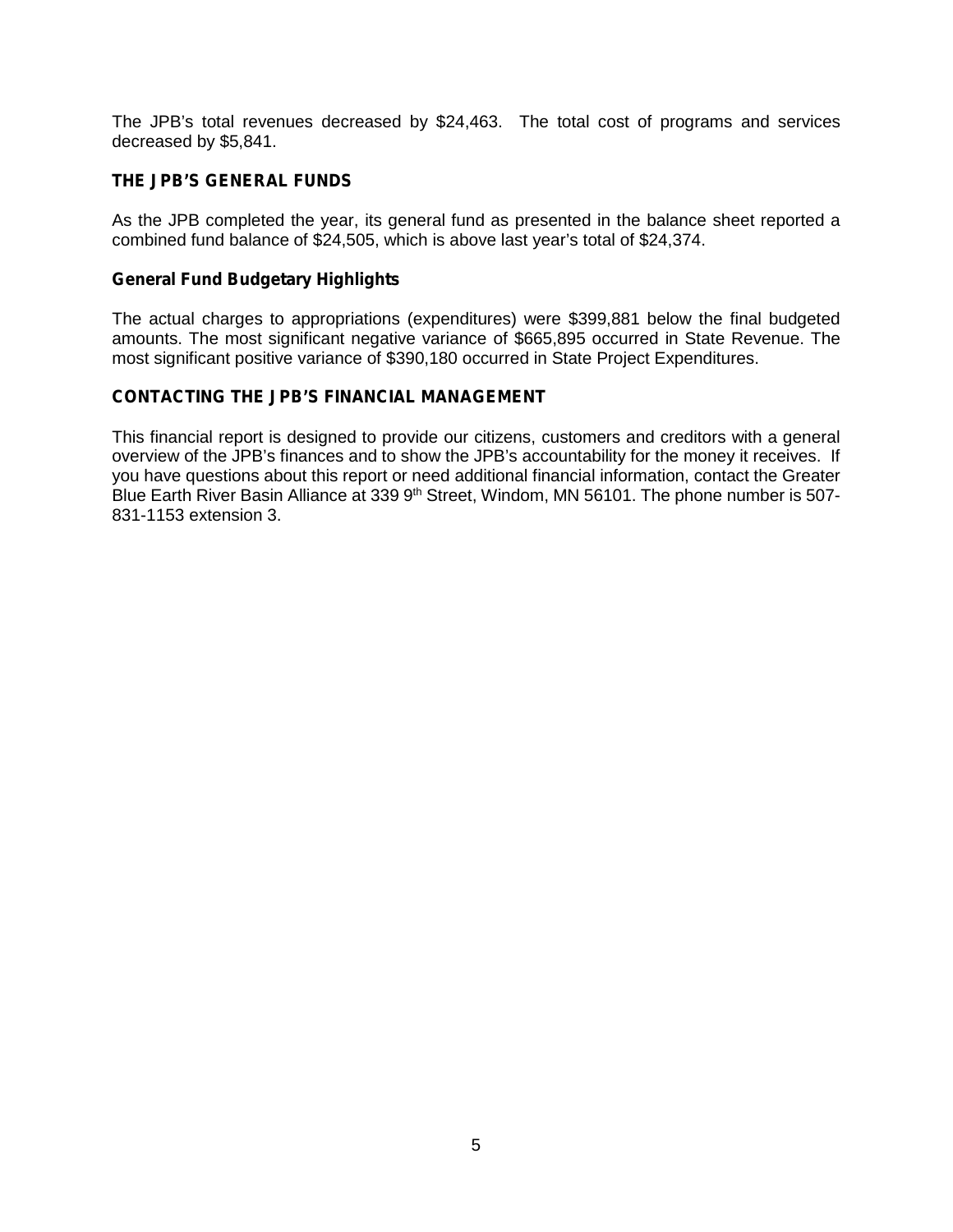#### **GREATER BLUE EARTH RIVER BASIN ALLIANCE WINDOM, MINNESOTA STATEMENT OF NET POSITION AND GOVERNMENTAL FUND BALANCE SHEET DECEMBER 31, 2017**

| General<br>Fund                  |                           | Adjustments |                          | Statement of<br><b>Net Position</b> |    |         |
|----------------------------------|---------------------------|-------------|--------------------------|-------------------------------------|----|---------|
| <b>Assets</b>                    |                           |             |                          |                                     |    |         |
| Cash                             | \$                        | 167,460     | \$                       |                                     | \$ | 167,460 |
| Due from Other Governments       |                           | 112,998     |                          |                                     |    | 112,998 |
| <b>Total Assets</b>              | \$                        | 280,458     | \$                       |                                     | \$ | 280,458 |
| <b>Liabilities</b>               |                           |             |                          |                                     |    |         |
| <b>Current Liabilities:</b>      |                           |             |                          |                                     |    |         |
| <b>Unearned Revenue</b>          | \$                        | 229,777     | \$                       |                                     | \$ | 229,777 |
| <b>Accounts Payable</b>          |                           | 26,176      |                          |                                     |    | 26,176  |
| <b>Total Liabilities</b>         | \$                        | 255,953     | \$                       |                                     | \$ | 255,953 |
| <b>Fund Balance/Net Position</b> |                           |             |                          |                                     |    |         |
| <b>Fund Balance</b>              |                           |             |                          |                                     |    |         |
| Unassigned                       | \$                        | 24,505      | \$                       | (24, 505)                           | \$ |         |
| <b>Total Fund Balance</b>        | $\overline{\mathfrak{s}}$ | 24,505      | $\overline{\$}$          | (24, 505)                           | \$ |         |
| <b>Net Position</b>              |                           |             |                          |                                     |    |         |
| Unrestricted                     |                           |             | \$                       | 24,505                              | \$ | 24,505  |
| <b>Total Net Position</b>        |                           |             | $\overline{\mathcal{S}}$ | 24,505                              | \$ | 24,505  |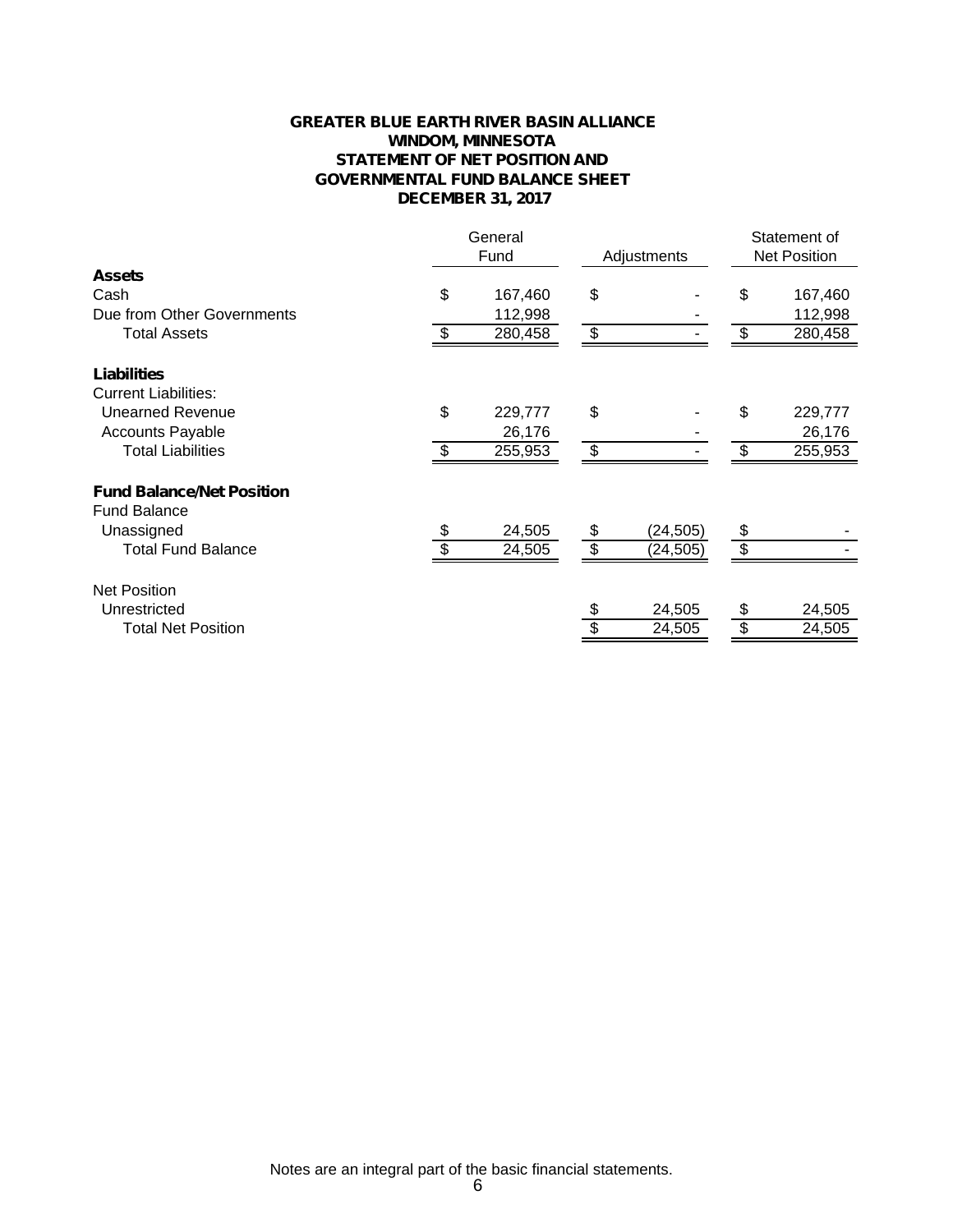#### **GREATER BLUE EARTH RIVER BASIN ALLIANCE WINDOM, MINNESOTA STATEMENT OF ACTIVITIES AND GOVERNMENTAL FUND REVENUES, EXPENDITURES AND CHANGES IN FUND BALANCE FOR THE YEAR ENDED DECEMBER 31, 2017**

| General<br>Fund                              |               | Adjustments |    | Statement of<br>Activities |    |         |
|----------------------------------------------|---------------|-------------|----|----------------------------|----|---------|
| <b>Revenues</b>                              |               |             |    |                            |    |         |
| Intergovernmental                            | \$            | 782,120     | \$ |                            | \$ | 782,120 |
| <b>Investment Earnings</b>                   |               | 238         |    |                            |    | 238     |
| Miscellaneous                                |               | 797         |    |                            |    | 797     |
| <b>Total Revenues</b>                        | $\frac{1}{2}$ | 783,155     | \$ |                            | \$ | 783,155 |
| <b>Expenditures/Expenses</b>                 |               |             |    |                            |    |         |
| Conservation                                 |               |             |    |                            |    |         |
| Current                                      | \$            | 783,024     | \$ |                            |    | 783,024 |
| <b>Total Expenditures/Expenses</b>           | \$            | 783,024     | \$ |                            | \$ | 783,024 |
| Excess of Revenues Over (Under)              |               |             |    |                            |    |         |
| Expenditures/Expenses                        | \$            | 131         | \$ |                            | \$ | 131     |
| Fund Balance/Net Position January 1          | \$            | 24,374      | \$ |                            |    | 24,374  |
| <b>Fund Balance/Net Position December 31</b> | S             | 24,505      | \$ |                            |    | 24,505  |

Notes are an integral part of the basic financial statements.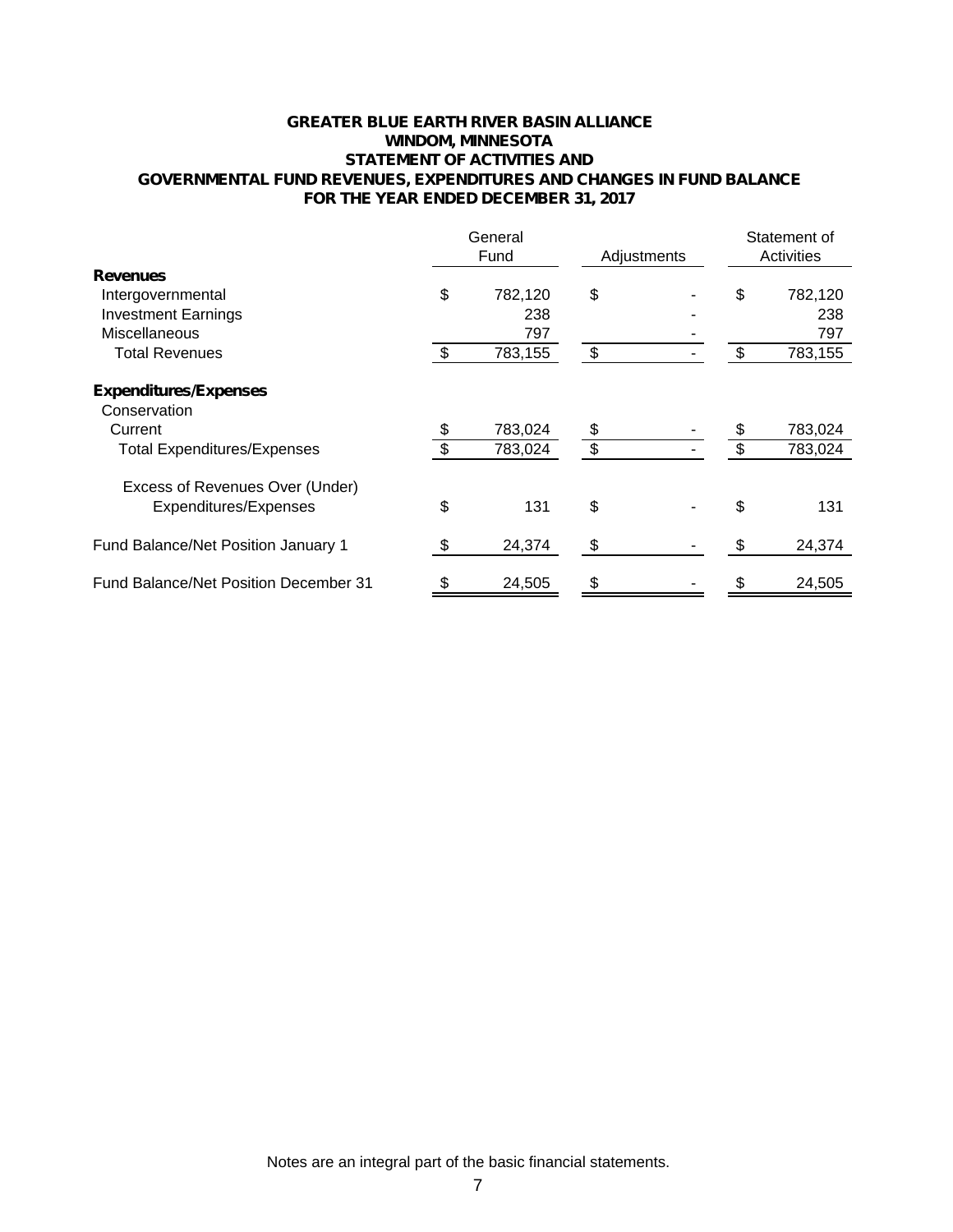## **Note 1 - Summary of Significant Accounting Policies**

The financial reporting policies of the Greater Blue Earth River Basin Alliance conform to generally accepted accounting principles. The Governmental Accounting Standards Board (GASB) is responsible for establishing GAAP for state and local governments through its pronouncements (statements and interpretations).

#### Financial Reporting Entity

The Greater Blue Earth River Basin Alliance was organized through a joint powers agreement on July 1, 2003 under the provisions of the Minnesota Statute 471.59. The purpose of the organization is to protect and enhance the land and water resources in the Greater Blue Earth River Basin. This is accomplished by coordination implementation programs and activities through grant awards from federal, state, and local entities. Grant applications are submitted on a competitive basis to various sources for land and water conservation activities. The JPB's three revenue sources are member dues, grant awards, and investment earnings. Grant awards represent the majority of the JPB's revenue and expenditures.

Generally accepted accounting principles require that the financial reporting entity include the primary government and component units for which the primary government is financially accountable. Under these principles the JPB does not have any component units.

#### Government-Wide Financial Statements

The government-wide financial statements (i.e. The Statement of Net Position and The Statement of Activities) report information on all of the nonfiduciary activities of the JPB.

The Statement of Activities demonstrates the degree to which the direct expenses of a given function or segment are offset by program revenues. Direct expenses are those that are clearly identifiable with a specific function.

The government-wide financial statements are reported using the economic resources measurement focus and the accrual basis of accounting. Revenues are recorded when earned and expenses are recorded when a liability is incurred, regardless of the timing of cash flows. Grants and similar items are recognized as revenues as soon as all eligibility requirements imposed by the provider have been met.

#### Fund Financial Statements

The government reports the General Fund as its only major governmental fund. The general fund accounts for all financial resources of the government.

Governmental fund financial statements are reported using the current financial resources measurement focus and the modified accrual basis of accounting. Revenues are recognized as soon as they are both measurable and available. Revenues are considered to be available when they are collectible within the current period or soon enough thereafter to pay liabilities of the current period. For this purpose the JPB considers all revenues, except reimbursement grants, to be available if they are collected within 60 days of the end of the current fiscal period.

Reimbursement grants are considered available if they are collected within one year of the end of the current fiscal period. Expenditures are recorded when a liability is incurred under accrual accounting.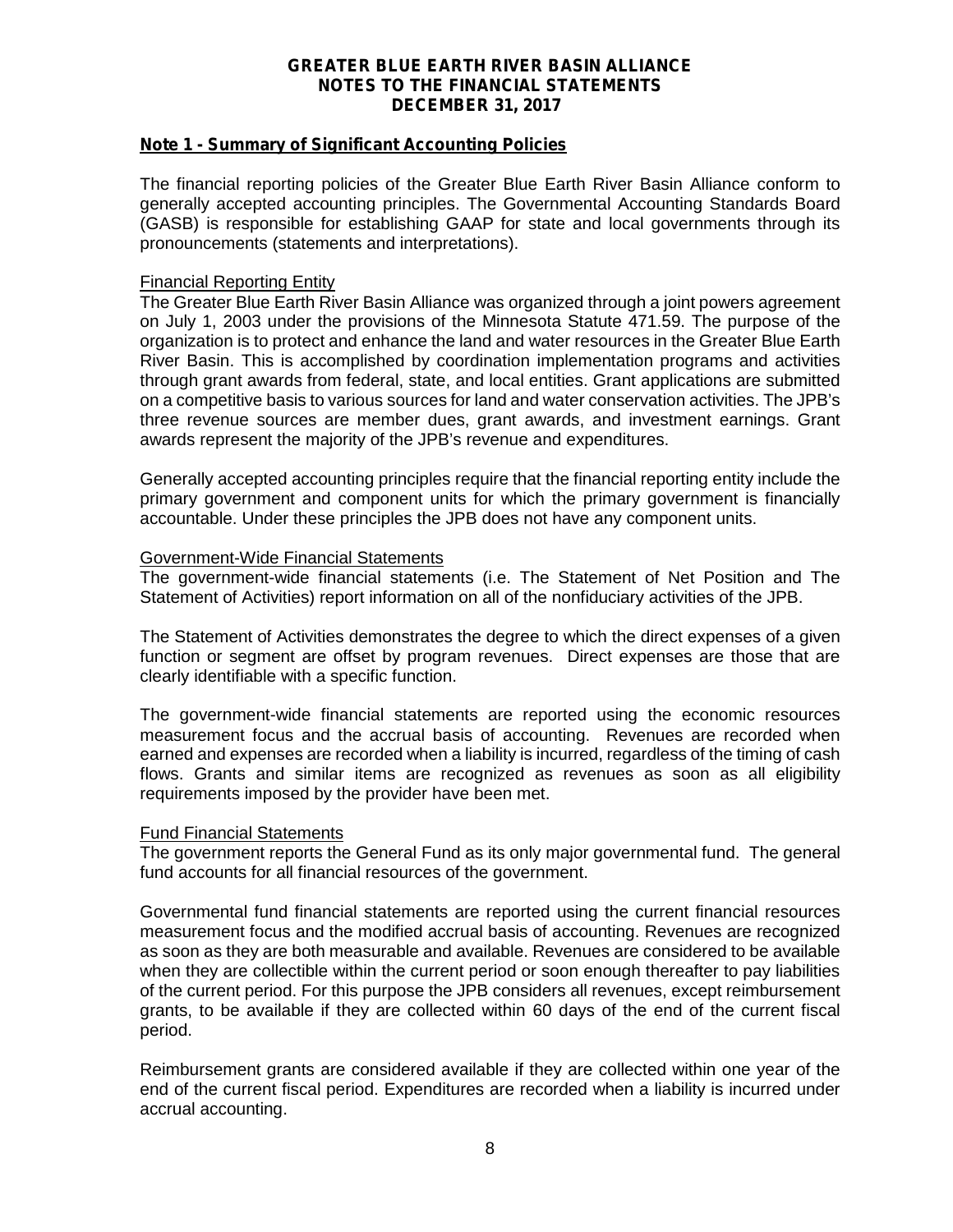Intergovernmental revenues are reported in conformity with the legal and contractual requirements of the individual programs. Generally, grant revenues are recognized when the corresponding expenditures are incurred.

Investment earnings are recognized when earned. Other revenues are recognized when they are received in cash because they usually are not measurable until then.

In accordance with Governmental Accounting Standards Board Statement No. 33, *Accounting and Financial Reporting for Nonexchange Transactions*, revenues for nonexchange transactions are recognized based on the principal characteristics of the revenue. Exchange transactions are recognized as revenue when the exchange occurs.

#### Budget Information

The JPB adopts an estimated revenues and expenditures budget for the general fund. Comparisons of estimated revenues and budgeted expenditures to actual are presented in the financial statements in accordance with generally accepted accounting principles. Amendments to the original budget require Board approval. Appropriations lapse at year-end. The JPB does not use encumbrance accounting.

#### Use of Estimates

The preparation of financial statements in conformity with generally accepted accounting principles requires management to make estimates and assumptions which affect: the reported amounts of assets and liabilities, the disclosure of contingent assets and liabilities at the date of the financial statements, and the reported amounts of revenues and expenditures during the reporting period. Actual results could differ from those estimates.

#### Assets, Liabilities, and Net Position

#### Assets

Investments are stated at fair value, except for non-negotiable certificates of deposit, which are on a cost basis and short-term money market investments, which are stated at amortized cost.

Receivables are collectible within one year.

#### Unearned Revenue

Governmental funds and government-wide financial statements report unearned revenue in connection with resources that have been received, but not yet earned.

#### Classification of Net Position

Net position in the government-wide financial statements is classified in the following categories:

Investment in capital assets – the amount of net position representing capital assets net of accumulated depreciation.

Restricted net position – the amount of net position for which external restrictions have been imposed by creditors, grantors, contributors, or laws or regulations of other governments; and restrictions imposed by law through constitutional provisions or enabling legislation.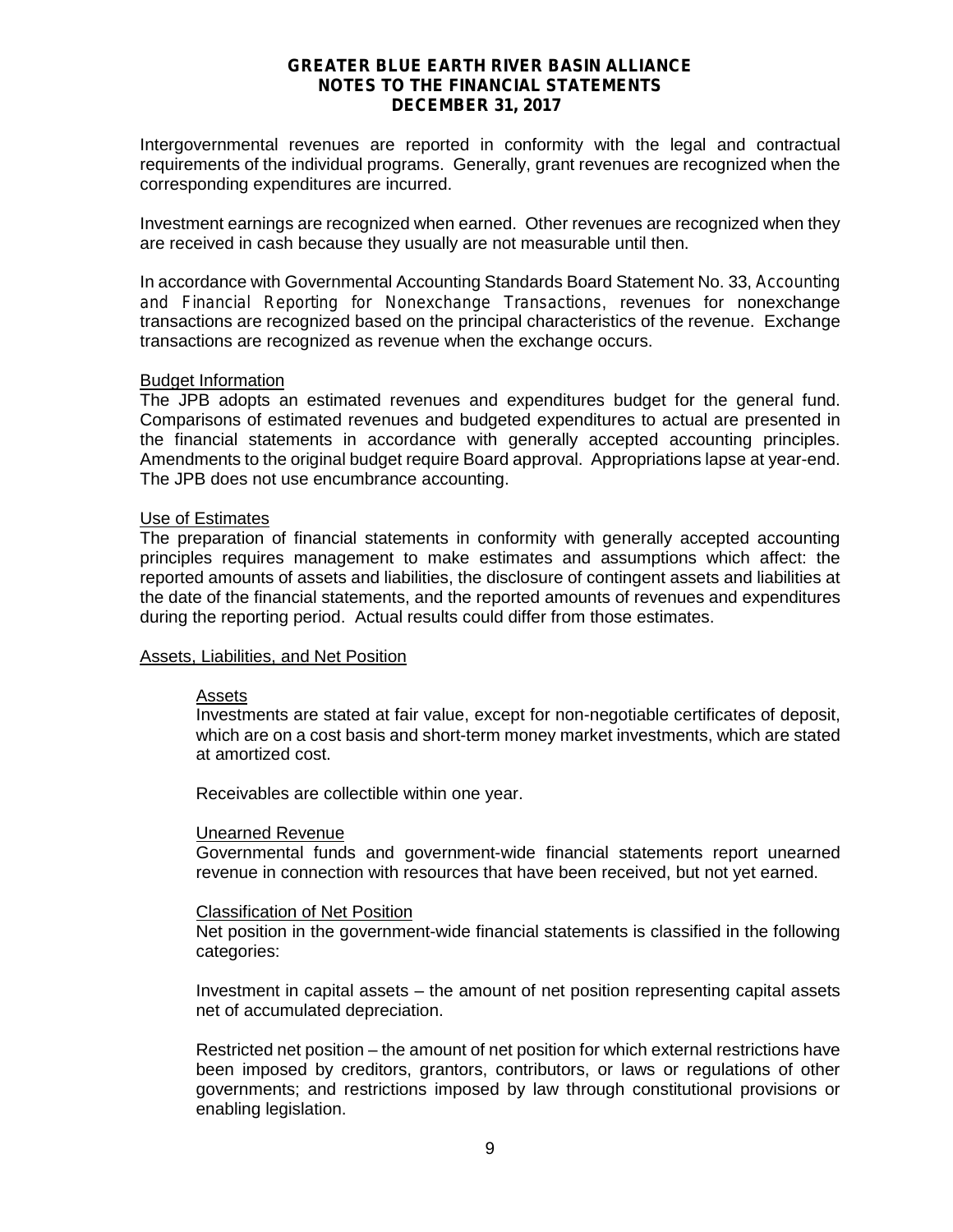Unrestricted net position – the amount of net position that does not meet the definition of restricted or investment in capital assets.

#### Classifications of Fund Balances

Fund balance is divided into five classifications based primarily on the extent to which the JPB is bound to observe constraints imposed upon the use of the resources in the General Fund. The classifications are as follows:

Nonspendable – the nonspendable fund balance category includes amounts that cannot be spent because they are not in spendable form, or are legally or contractually required to be maintained intact. The "not in spendable form" criterion includes items that are not expected to be converted to cash.

Restricted – fund balance is reported as restricted when constraints placed on the use of resources are either externally imposed by creditors (such as through debt covenants), grantors, contributors, or laws or regulations of other governments; or are imposed by law through constitutional provisions or enabling legislation.

Committed – the committed fund balance classification includes amounts that can be used only for the specific purposes imposed by formal action (resolution) of the Board. Those committed amounts cannot be used for any other purposes unless the Board removes or changes the specified use by taking the same type of action (resolution) it employed to previously commit those amounts.

Assigned – amounts in the assigned fund balance classification the JPB intends to use for specific purposes that do not meet the criteria to be classified as restricted or committed. In the General Fund, assigned amounts represent intended uses established by the Board or the Board Administrator who has been delegated that authority by Board resolution.

Unassigned – Unassigned fund balance is the residual classification for the general fund and includes all spendable amounts not contained in the other fund balance classifications.

The JPB applies restricted resources first when expenditures are incurred for purposes for which either restricted or unrestricted (committed, assigned, and unassigned) amounts are available. Similarly, within unrestricted fund balance, committed amounts are reduced first followed by assigned, and then unassigned amounts when expenditures are incurred for purposes for which amounts in any of the unrestricted fund balance classifications could be used.

#### Subsequent Events

In preparing these financial statements, the JPB has evaluated events and transactions for potential recognition or disclosure through July 25, 2018, the date the financial statements were available to be issued

#### Vacation and Sick Leave

Under the JPB's personnel policies, all employee time is contracted with participating counties or soil and water conservation districts. Employee benefits are paid and accrued by the counties and soil and water conservation districts.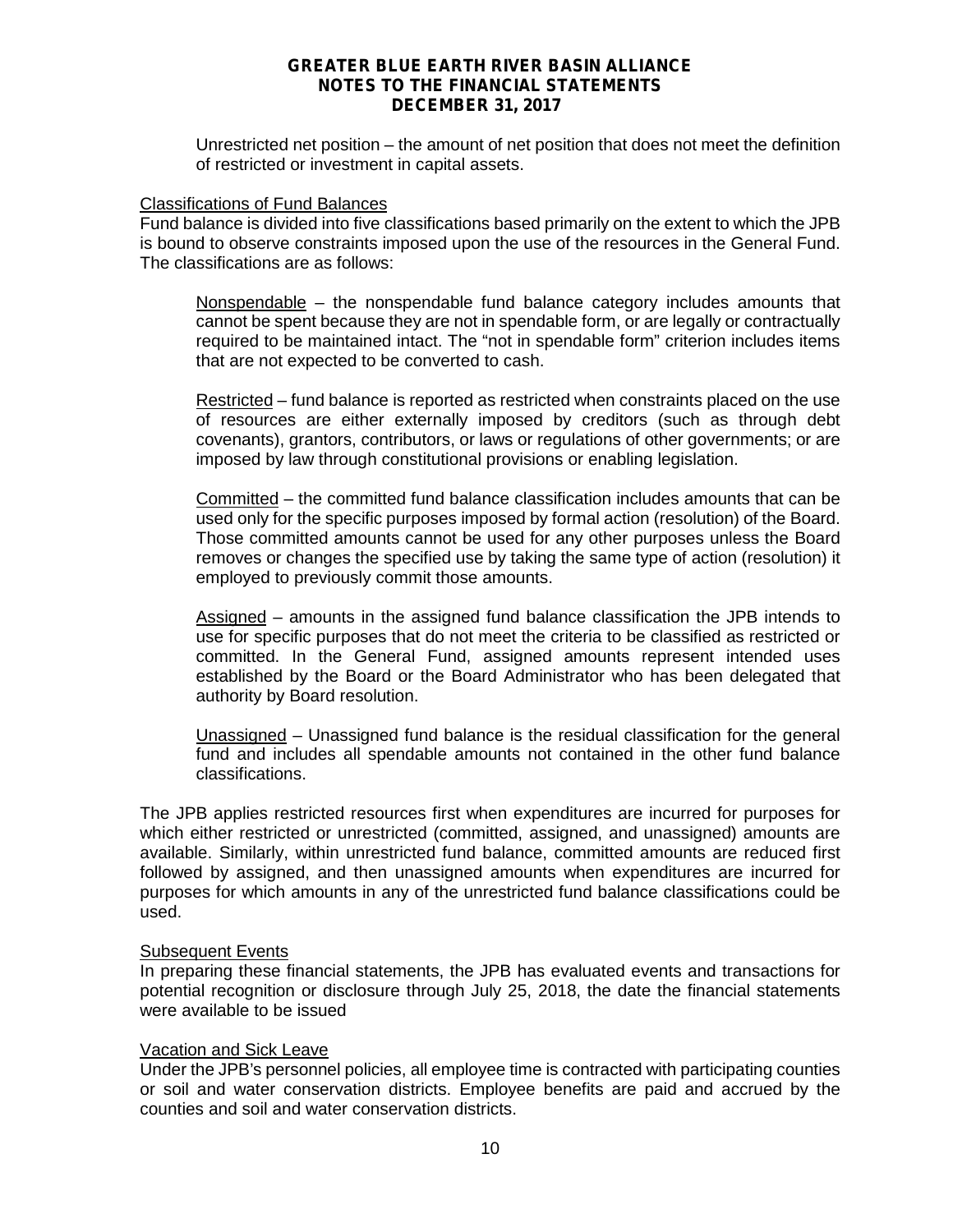#### Risk Management

The JPB is exposed to various risks of loss related to tort; theft of, damage to, and destruction of assets; errors and omissions; injuries to employees; workers' compensation claims; and natural disasters. Property and casualty liabilities and workers' compensation are insured through Minnesota Counties Intergovernmental Trust. The JPB retains risk for the deductible portion of the insurance. The amounts of these deductibles are considered immaterial to the financial statements.

The Minnesota Counties Intergovernmental Trust is a public entity risk pool currently operated as a common risk management and insurance program for its members. The JPB pays an annual premium based on its annual payroll. There were no significant increases or reductions in insurance from the previous year or settlements in excess of insurance coverage for any of the past three fiscal years.

#### **Note 2 - Detailed Notes**

#### Line of Credit

On February 22, 2017 the JPB signed a line of credit agreement for \$60,000. As of December 31, 2017 the organization had no outstanding balance. The note has an interest rate of 4.00% and matures on February 22, 2018.

#### Unearned Revenue

Unearned revenue represents unearned advances from the Minnesota Board of Water and Soil Resources (BWSR) for administrative service grants and for the cost-share program. Revenues will be recognized when the related program expenditures are recorded. Unearned revenue for the year ended December 31, 2017, consists of the following: Clean Water Partnership \$31,378; Clean Water Funds \$185,260; Hydro Conditioning Grants \$13,139; Total \$229,777.

#### **Deposits**

Minnesota Statutes 118A.02 and 118A.04 authorize the JPB to designate a depository for public funds and to invest in certificates of deposit. Minnesota Statute 118A.03 requires that all JPB deposits be protected by insurance, surety bond, or collateral. When not covered by insurance or surety bonds, the market value of collateral pledged shall be at least ten percent more than the amount on deposit (plus accrued interest) at the close of the financial institution's banking day.

Authorized collateral includes treasury bills, notes and bonds; issues of U.S. government agencies; general obligations rated "A" or better; revenue obligations rated "AA" or better; irrevocable standard letters of credit issued by the Federal Home Loan Bank; and certificates of deposit. Minnesota Statutes require that securities pledged as collateral be held in safekeeping in a restricted account at the Federal Reserve Bank or in an account at a trust department of a commercial bank or other financial institution that is not owned or controlled by the financial institution furnishing the collateral.

#### Custodial Credit Risk Deposits

Custodial credit risk is the risk that in the event of a financial institution failure, the JPB's deposits may not be returned to it. The JPB does not have a deposit policy for custodial credit risk. As of December 31, 2017, the JPB's deposits were not exposed to custodial credit risk.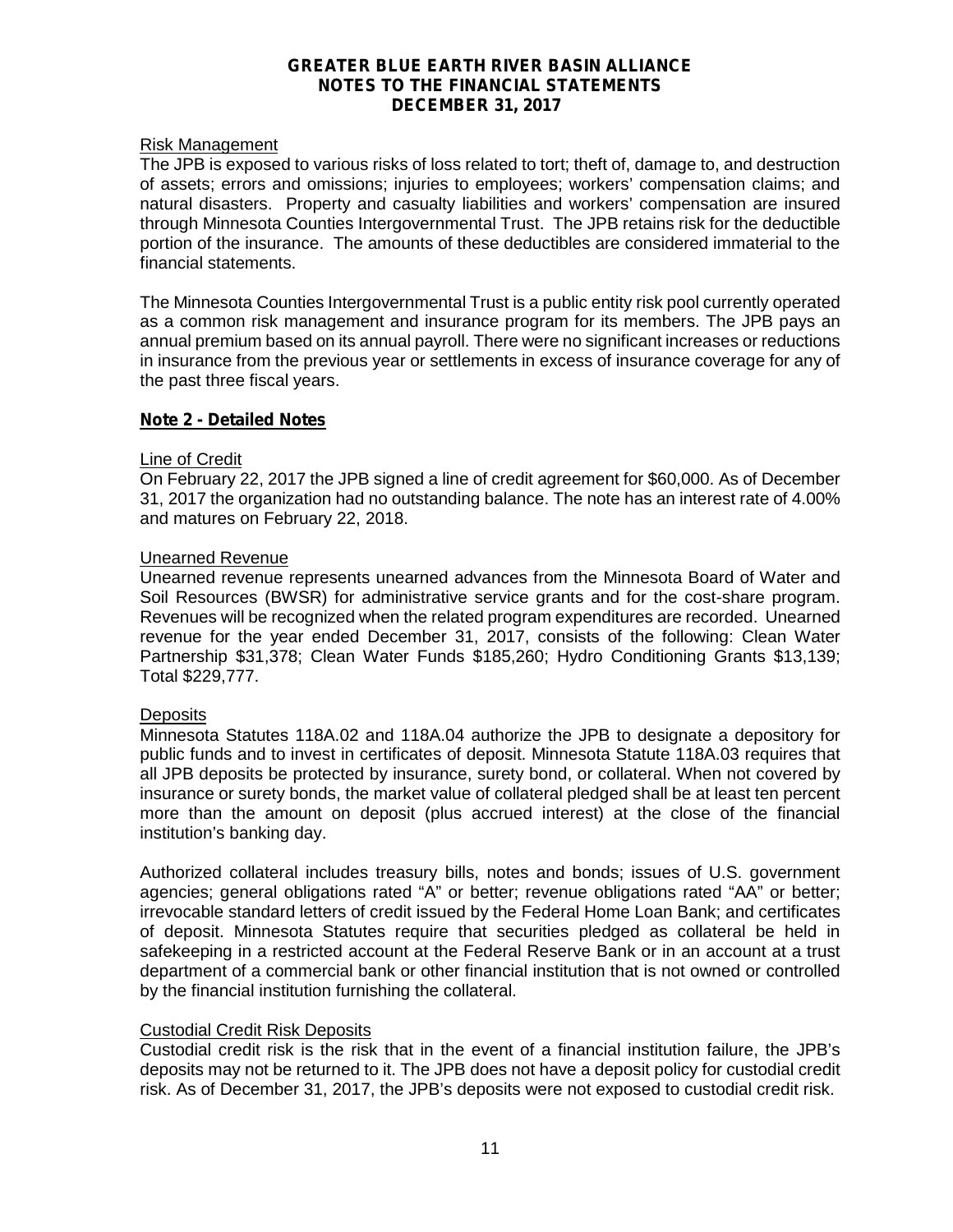## **Note 3 - Operating Leases**

The Cottonwood Soil and Water Conservation JPB provides office space for the JPB.

## **Note 4 - Commitments and Contingencies**

The JPB is not aware of any existing or pending lawsuits, claims or other actions in which the JPB is a defendant.

## **Note 5 - Reconciliation of Fund Balance to Net Position**

| Governmental Fund Balance, January 1       | 24,374 |
|--------------------------------------------|--------|
| Less: Excess of Expenditures Over Revenues | 131    |
| Governmental Fund Balance, December 31     | 24,505 |
|                                            |        |
| <b>Net Position</b>                        | 24,505 |
|                                            |        |

## **Note 6 - Reconciliation of Change in Fund Balance to Change in Net Position**

| Change in Fund Balance | 131 |
|------------------------|-----|
| Change in Net Position | 131 |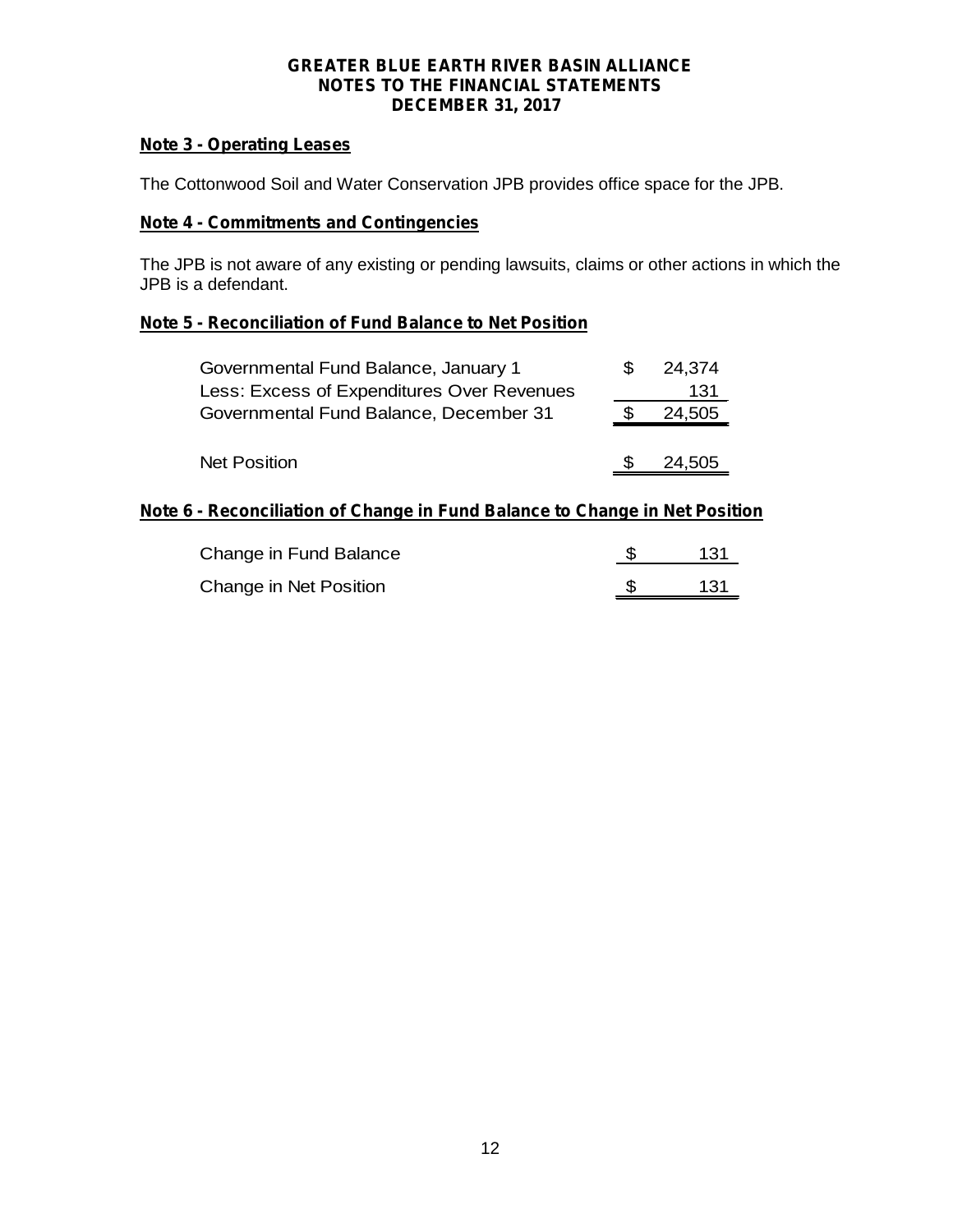#### **GREATER BLUE EARTH RIVER BASIN ALLIANCE WINDOM, MINNESOTA BUDGETARY COMPARISON STATEMENT BUDGET AND ACTUAL GENERAL FUND YEAR ENDED DECEMBER 31, 2017**

|                                   | Original/<br>Final |               |                          |         |                         | Variance With<br><b>Final Budget</b> |
|-----------------------------------|--------------------|---------------|--------------------------|---------|-------------------------|--------------------------------------|
|                                   |                    | <b>Budget</b> |                          | Actual  |                         | Positive (Neg)                       |
| <b>Revenues</b>                   |                    |               |                          |         |                         |                                      |
| Intergovernmental                 |                    |               |                          |         |                         |                                      |
| Local                             | \$                 | 42,244        | \$                       | 42,244  | \$                      |                                      |
| <b>State</b>                      |                    | 1,405,771     |                          | 739,876 |                         | (665, 895)                           |
| Total Intergovernmental           | \$                 | 1,448,015     | \$                       | 782,120 | $\pmb{\mathsf{\$}}$     | (665, 895)                           |
| Miscellaneous                     |                    |               |                          |         |                         |                                      |
| <b>Interest Earnings</b>          | \$                 | 400           | \$                       | 238     | \$                      | (162)                                |
| Other                             |                    | 600           |                          | 797     |                         | 197                                  |
| <b>Total Miscellaneous</b>        | $\overline{\$}$    | 1,000         | $\overline{\mathcal{E}}$ | 1,035   | $\overline{\mathbf{e}}$ | 35                                   |
| <b>Total Revenues</b>             | \$                 | 1,449,015     | \$                       | 783,155 | \$                      | (665, 860)                           |
| <b>Expenditures</b>               |                    |               |                          |         |                         |                                      |
| <b>District Operations</b>        |                    |               |                          |         |                         |                                      |
| <b>Contracted Services</b>        | \$                 | 93,000        | \$                       | 80,430  | \$                      | 12,570                               |
| Other Services and Charges        |                    | 4,100         |                          | 6,421   |                         | (2, 321)                             |
| <b>Supplies</b>                   |                    |               |                          | 548     |                         | (548)                                |
| <b>Total District Operations</b>  | $\overline{\$}$    | 97,100        | $\overline{\$}$          | 87,399  | $\overline{\$}$         | $\overline{9,701}$                   |
| <b>Project Expenditures</b>       |                    |               |                          |         |                         |                                      |
| <b>State</b>                      | \$                 | 1,085,805     | \$                       | 695,625 | \$                      | 390,180                              |
| <b>Total Project Expenditures</b> | \$                 | 1,085,805     | $\overline{\mathcal{E}}$ | 695,625 | $\overline{\$}$         | 390,180                              |
| <b>Total Expenditures</b>         | \$                 | 1,182,905     | \$                       | 783,024 | \$                      | 399,881                              |
| Excess of Revenues Over (Under)   |                    |               |                          |         |                         |                                      |
| Expenditures                      | \$                 | 266,110       | \$                       | 131     | \$                      | (265, 979)                           |
| Fund Balance - January 1          | \$                 | 24,374        | \$                       | 24,374  | \$                      |                                      |
| Fund Balance - December 31        | \$                 | 290,484       | \$                       | 24,505  | \$                      | (265, 979)                           |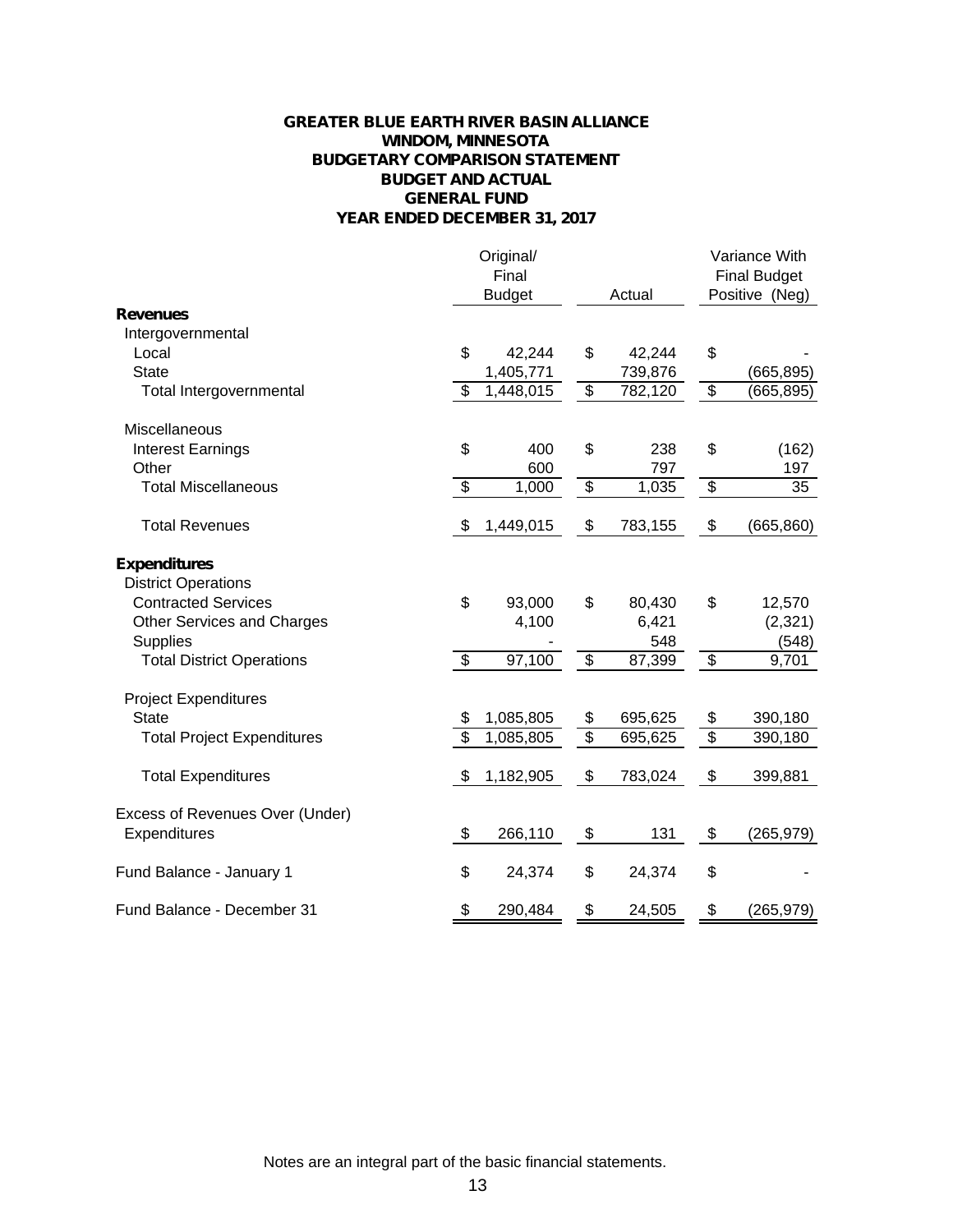# **PETERSON COMPANY LTD.**

## **INDEPENDENT AUDITOR'S REPORT ON MINNESOTA LEGAL COMPLIANCE**

To the Board of Supervisors Greater Blue Earth River Basin Alliance Windom, Minnesota

We have audited, in accordance with auditing standards generally accepted in the United States of America, and the standards applicable to financial audits contained in *Government Auditing Standards*, issued by the Comptroller General of the United States the financial statements of the governmental activities and the general fund of Greater Blue Earth River Basin Alliance of Windom, Minnesota, as of and for the year ended December 31, 2017, and the related notes to the financial statements which collectively comprise the Greater Blue Earth River Basin Alliance's basic financial statements, and have issued our report thereon dated July 25, 2018.

The *Minnesota Legal Compliance Audit Guide for Political Subdivisions*, promulgated by the State Auditor pursuant to Minnesota Statutes 6.65, contains six categories of compliance to be tested: contracting and bidding, deposits and investments, conflicts of interest, claims and disbursements, miscellaneous provisions, and public indebtedness. Our audit considered all of the listed categories, except that we did not test for compliance with the provisions for public indebtedness because the JPB is not allowed to issue debt.

In connection with our audit, nothing came to our attention that caused us to believe that the Greater Blue Earth River Basin Alliance failed to comply with the provisions of the *Minnesota Legal Compliance Audit Guide for Political Subdivisions*. However, our audit was not directed primarily toward obtaining the knowledge of such noncompliance. Accordingly, had we performed additional procedures, other matters may have come to our attention regarding the Greater Blue Earth River Basin Alliance's noncompliance with the above referenced provisions.

The purpose of this report is solely to describe the scope of our testing of compliance and the results of that testing, and not to provide an opinion on compliance. Accordingly, this communication is not suitable for any other purpose.

Peterson Company Ltd

PETERSON COMPANY LTD. Certified Public Accountants Waconia, Minnesota

July 25, 2018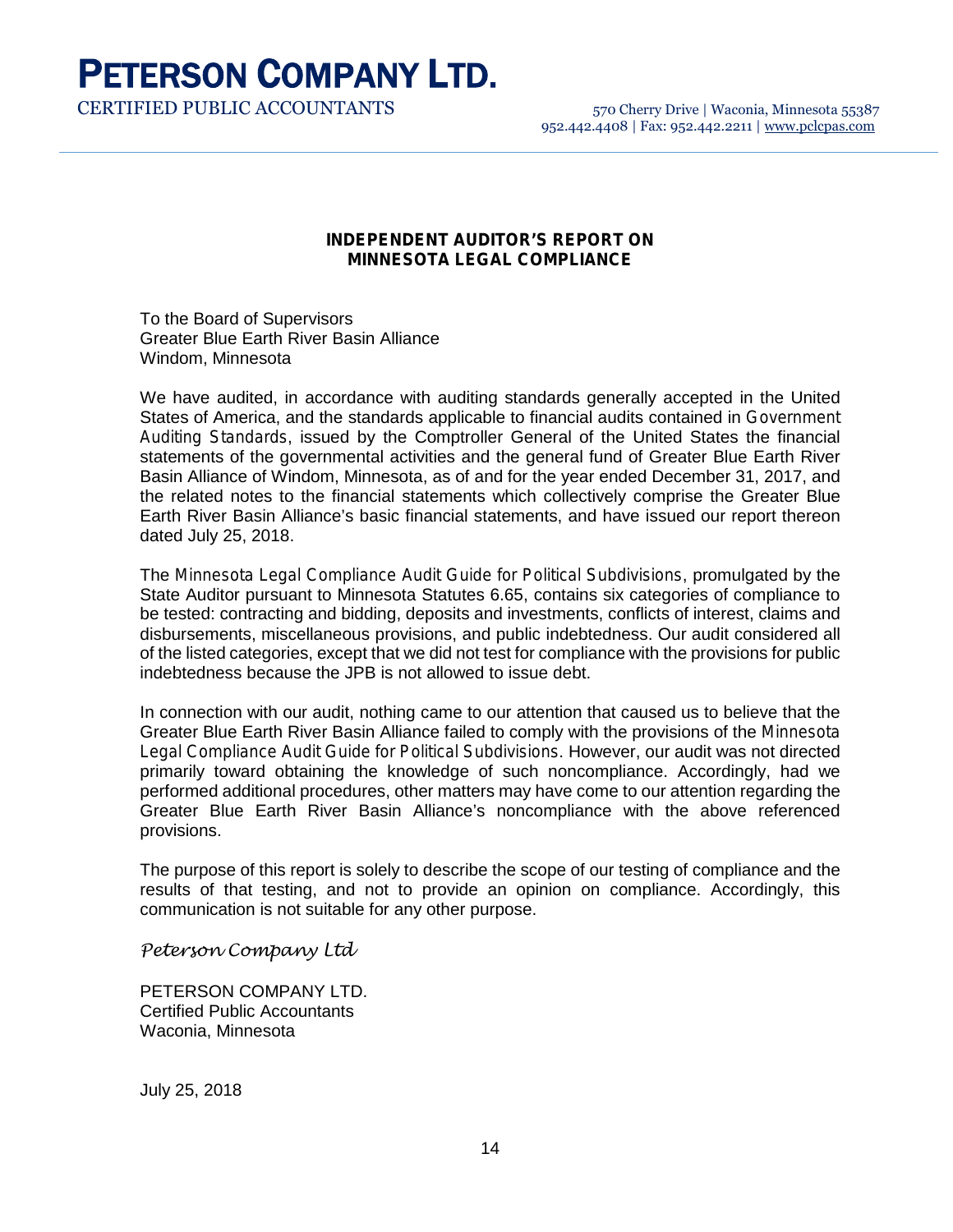# **PETERSON COMPANY LTD.**

## **INDEPENDENT AUDITOR'S REPORT ON INTERNAL CONTROL OVER FINANCIAL REPORTING AND ON COMPLIANCE AND OTHER MATTERS BASED ON AN AUDIT OF FINANCIAL STATEMENTS PERFORMED IN ACCORDANCE WITH** *GOVERNMENT AUDITING STANDARDS*

To the Board of Supervisors Greater Blue Earth River Basin Alliance Windom, Minnesota

We have audited, in accordance with the auditing standards generally accepted in the United States of America and the standards applicable to financial audits contained in *Government Auditing Standards* issued by the Comptroller General of the United States, the financial statements of the governmental activities of Greater Blue Earth River Basin Alliance, Windom, Minnesota, as of and for the year ended December 31, 2017, and the related notes to the financial statements, which collectively comprise Greater Blue Earth River Basin Alliance's basic financial statements, and have issued our report thereon dated July 25, 2018.

## **Internal Control Over Financial Reporting**

In planning and performing our audit of the financial statements, we considered Greater Blue Earth River Basin Alliance's internal control over financial reporting (internal control) to determine the audit procedures that are appropriate in the circumstances for the purpose of expressing our opinions on the financial statements, but not for the purpose of expressing an opinion on the effectiveness of Greater Blue Earth River Basin Alliance's internal control. Accordingly, we do not express an opinion on the effectiveness of Greater Blue Earth River Basin Alliance's internal control.

A *deficiency in internal control* exists when the design or operation of a control does not allow management or employees, in the normal course of performing their assigned functions, to prevent, or detect and correct, misstatements on a timely basis. A material *weakness* is a deficiency, or a combination of deficiencies, in internal control such that there is a reasonable possibility that a material misstatement of the entity's financial statements will not be prevented, or detected and corrected on a timely basis.

A *significant deficiency* is a deficiency, or a combination of deficiencies, in internal control that is less severe than a material weakness, yet important enough to merit attention by those charged with governance. We consider the deficiency in internal control as described in the accompanying Schedule of Findings and Responses as item 2017-001 to be a significant deficiency.

Our consideration of internal control was for the limited purpose described in the first paragraph of this section and was not designed to identify all deficiencies in internal control that might be material weaknesses or significant deficiencies and therefore, material weaknesses or significant deficiencies may exist that were not identified. Given these limitations, during our audit we did not identify any deficiencies in internal control that we consider to be material weaknesses.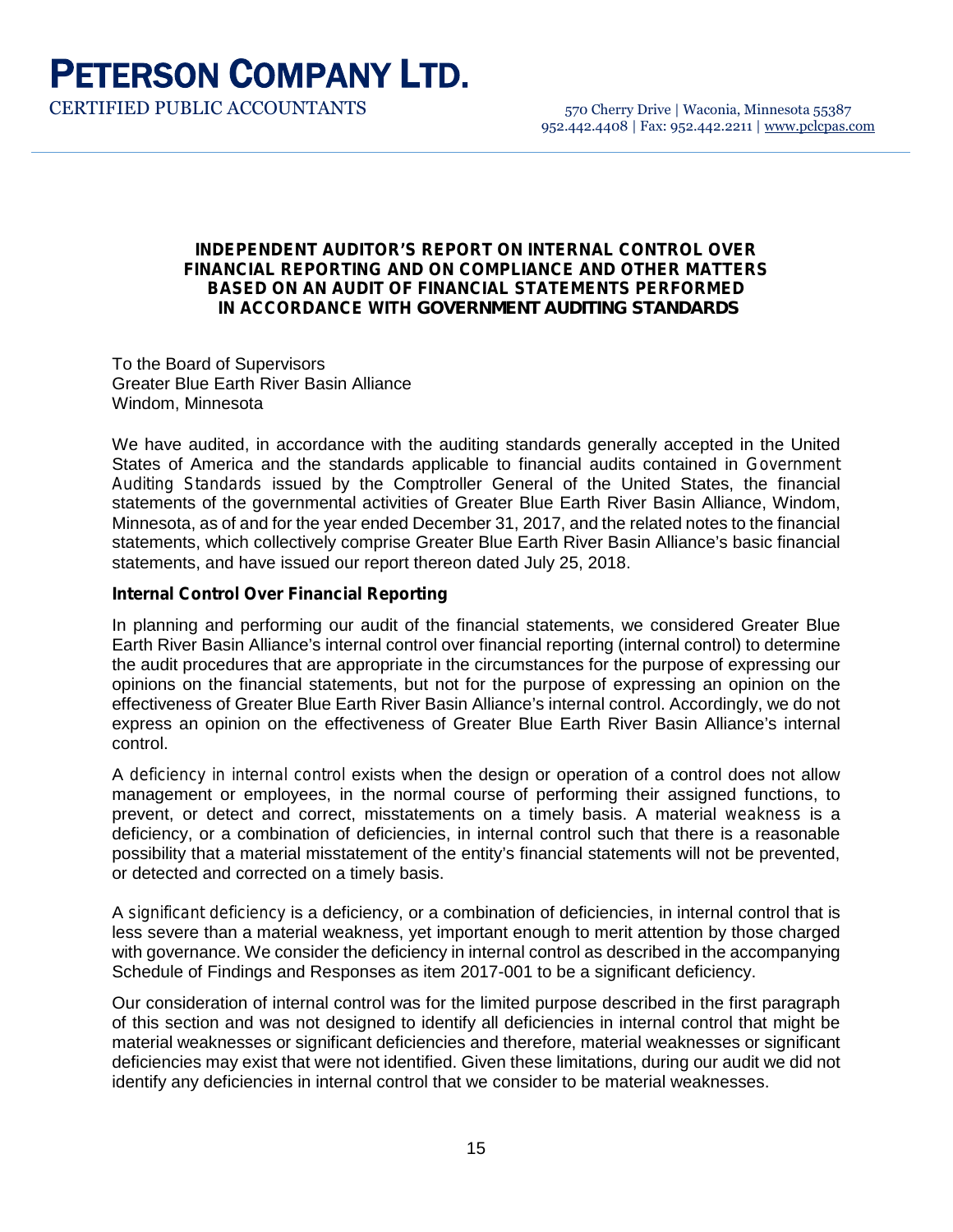## **Compliance and Other Matters**

As part of obtaining reasonable assurance about whether Greater Blue Earth River Basin Alliance's financial statements are free from material misstatement, we performed tests of its compliance with certain provisions of laws, regulations, contracts, and grant agreements, noncompliance with which could have a direct and material effect on the determination of financial statement amounts. However, providing an opinion on compliance with those provisions was not an objective of our audit, and accordingly, we do not express such an opinion. The results of our tests disclosed no instances of noncompliance or other matters that are required to be reported under *Government Auditing Standards.*

#### **Greater Blue Earth River Basin Alliance's Response to Findings**

Greater Blue Earth River Basin Alliance's response to the findings identified in our audit is described in the accompanying Schedule of Findings and Responses. Greater Blue Earth River Basin Alliance's response was not subjected to the auditing procedures applied in the audit of the financial statements and, accordingly, we express no opinion on it.

## **Purpose of this Report**

The purpose of this report is solely to describe the scope of our testing of internal control and compliance and the results of that testing, and not to provide an opinion on the effectiveness of the entity's internal control or on compliance. This report is an integral part of an audit performed in accordance with *Government Auditing Standards* in considering the entity's internal control and compliance. Accordingly, this communication is not suitable for any other purpose.

Peterson Company Ltd

PETERSON COMPANY LTD Certified Public Accountants Waconia, Minnesota

July 25, 2018